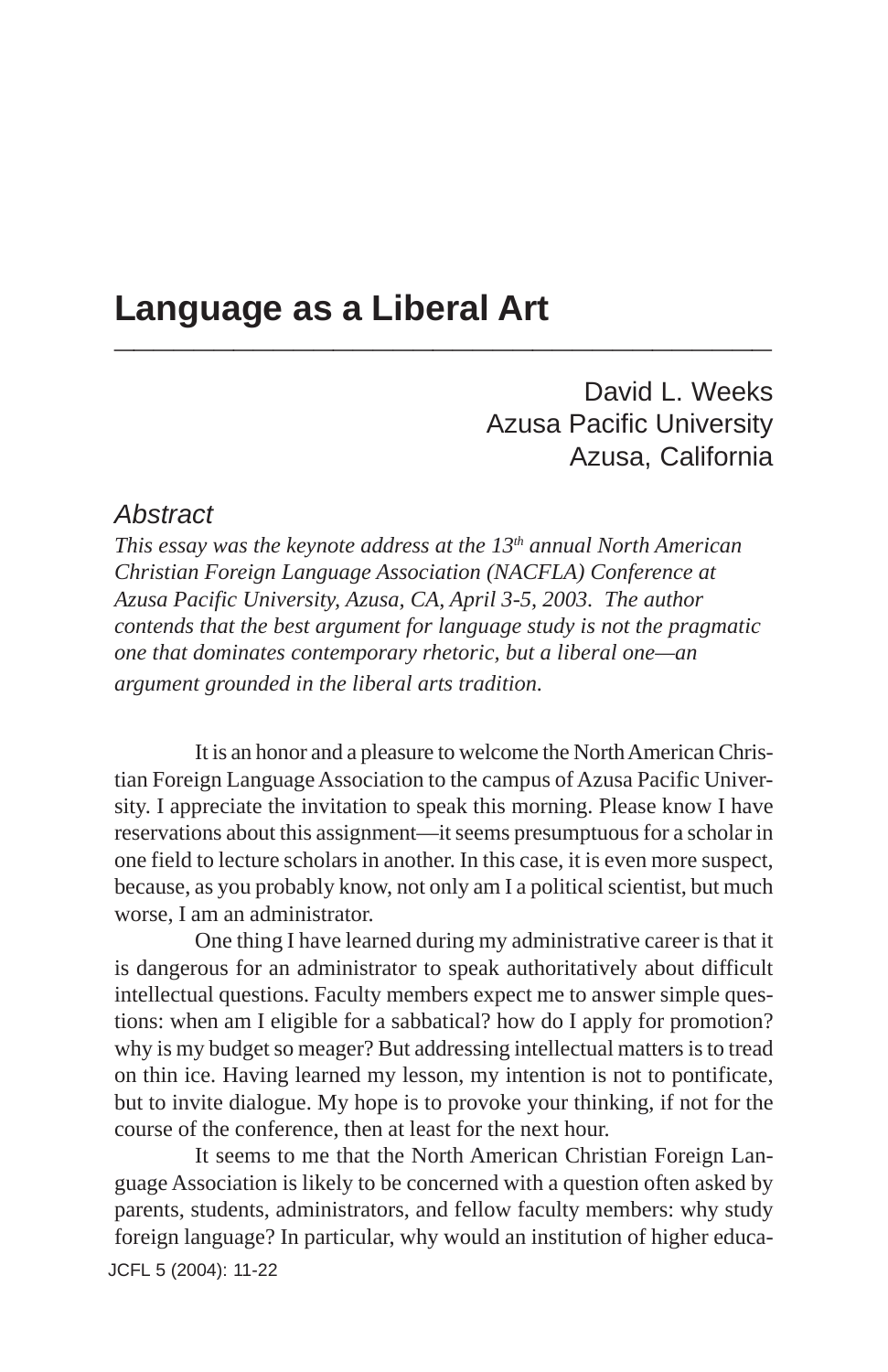tion *require* the study of a foreign language?

For many years, I naively assumed such study was beyond question. After all, well-educated individuals studied a second language in high school, in college, and in preparation for language exams in graduate school. However, in preparing my remarks, I ran across this quote: "There is probably no educational problem about which there is more confusion and disagreement than the role of foreign language. . . . Experienced teachers vary between the extreme poles, between, that is, the view that foreign language has no appropriate place in general education, and, on the contrary, that it includes the truly essential subjects."1 This comment sounds strangely familiar—something one might hear today. But the quote is from 1945, in the famous *Harvard Redbook*, long viewed as an authoritative guide to liberal education. So, perhaps the question has been with us for much longer than I imagined.

This question seems particularly pertinent when one reviews trends in language instruction. As you may know, the Modern Language Association (MLA) has conducted a series of nineteen surveys since 1958 in which they track enrollment in language classes. The news is mostly good.2 For example,

- The most recent 1998 survey showed a 4.8% enrollment increase at four-year institutions and an 8.8% increase in two-year colleges since 1995.
- The total enrollment at two-year, four-year, and graduate institutions reached an all-time high of nearly 1.2 million students.
- · Because of this enrollment trend, some programs are flourishing. In fact, "there are more programs with increasing than decreasing enrollments."3
- The news is particularly bright for Spanish language programs. The MLA reports that "Spanish is clearly the language of choice for students who study languages." Spanish enjoyed an 8.3% increase and now includes 55% of all enrollments.
- · It is also encouraging to know students are pursuing a greater variety of languages. There are at least 138 different languages being taught, ranging from Albanian to Chagatai, Cherokee to Icelandic, Ilocano to Ojibwa, Pali to Zulu.
- Although the total enrollment remains low, it is also good to see significant percentage increases in the number of students studying Italian, Chinese, and American Sign Language.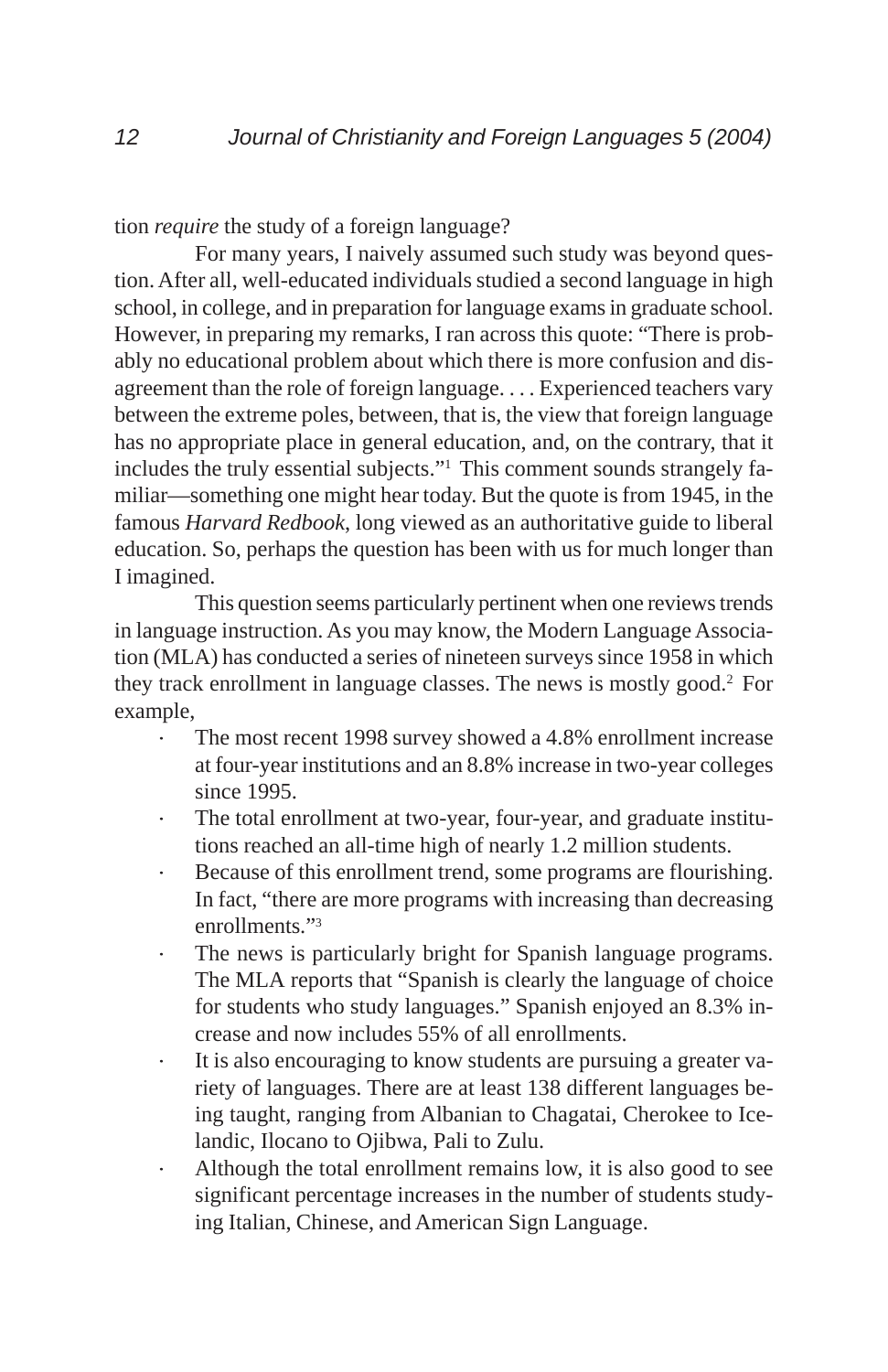While these trends are encouraging, not all of the news is good news:

- · Today's growth rate is not even close to the dramatic increases of the 1960s.
- · Enrollments have dropped sharply in many traditional languages. In the last thirty years, French and German have dropped by over 50%, Russian by 40%, and Latin by 25%.
- It is worrisome to note a 15% decrease in graduate program enrollment in the late 90s.
- Perhaps most disappointing is that growth in language study has not kept up with growth in college enrollment. For example, in 1965, nearly six million students were attending college, and almost 1 million students registered for a language class (16.6%). In 1995, there were still one million students registered for language classes, but total college enrollment had grown to 14.5 million (8%). Had enrollment in language courses kept up, current classes would be more than double what they are today.

As language departments strive to reverse this trend, build enrollments, and attract a larger percentage of college students, I have noted something interesting about the character of the argument on behalf of language study. It seems to me that only *one* argument is being used with any great frequency to justify the study of language. This argument is not necessarily wrong, but I fear it is overused and may not, in the end, be the best argument.

The argument *du jour* is a pragmatic one, which emphasizes language learning for its utility as a tool in the modern world. In brief, the argument is that we live in an increasingly diverse and interdependent world. Surviving and thriving in that world requires an ability to communicate in more than one language. Therefore, the aim of language study is communicative competence. The emphasis is oral communication, and the buzzword is proficiency. Instructors aim to help students reach increasingly difficult levels of proficiency as they move through each semester of language study.

An excellent illustration is a Modern Language Association promotional brochure entitled "Knowing Other Languages Brings Opportunities." It touts the practical benefits of language study by telling students it will help them gain "a competitive advantage" and "get a better job." The brochure claims that "three years of language study will catch the eye of anyone reading your job or college application" and that an employee with second language proficiency "may look much better at promotion time than one who knows only English."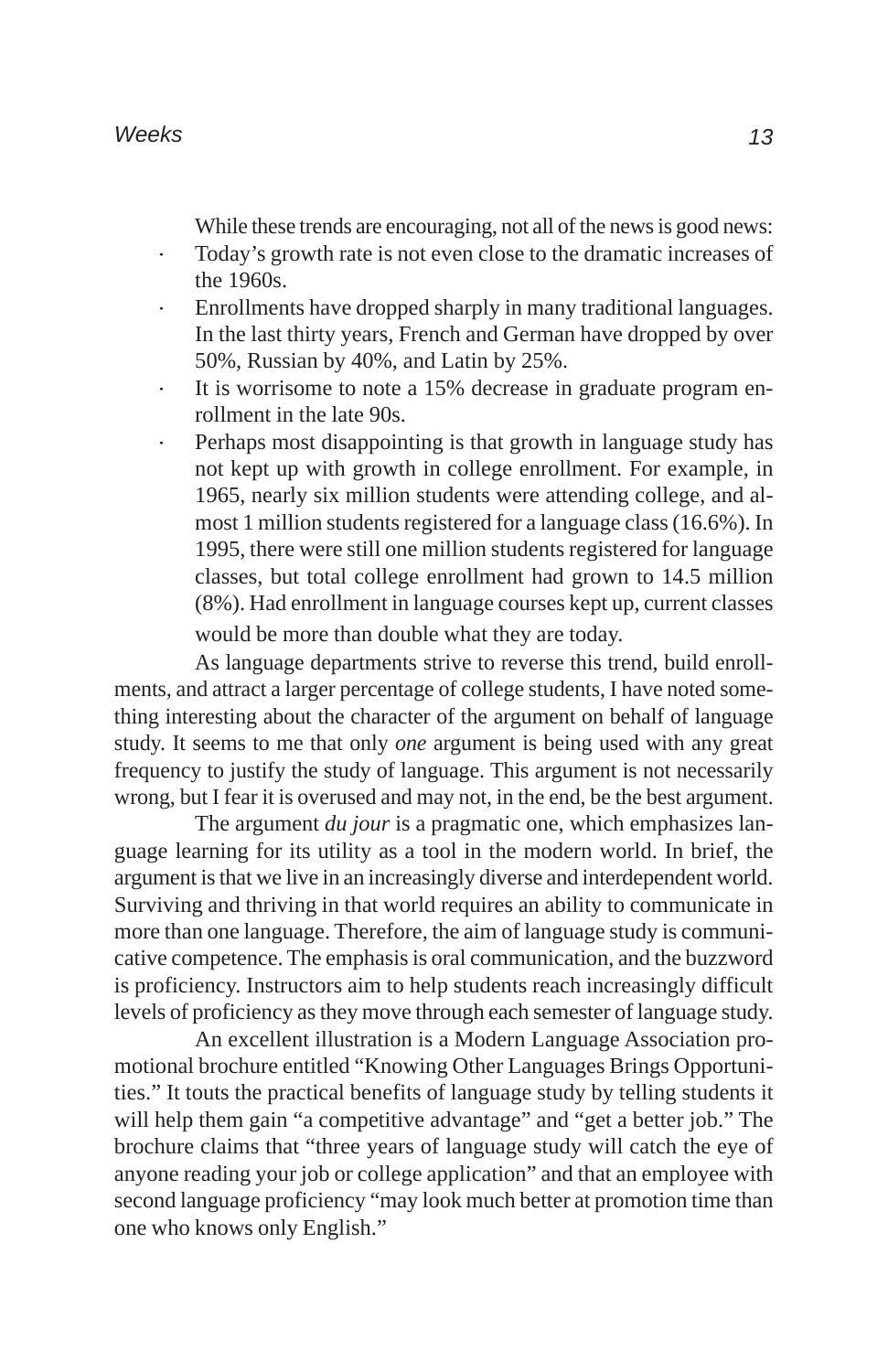Is utility the only reason for studying language? Most concede that it is not, but practical considerations preclude the articulation of other arguments.4 I concede that pragmatic arguments are important, often essential, but they have one fatal flaw. They are dependent on circumstances. When circumstances change, the need to act a certain way disappears. Persuasive pragmatic arguments also require credible evidence that claimed benefits are real. Some critics of language study remain unconvinced. They ask:

- Is it really possible to achieve basic proficiency in the limited time allotted to language study? Even experts agree that two or three semesters "are hardly enough time to acquire any usable level of competence, particularly in the non-cognate languages."5
- · Even when proficiency is possible, is it likely that most students will retain that proficiency if they do not live in an area that permits them to practice their newfound skill?
- Moreover, if conversational competence is the aim, how do you justify the study of languages that are no longer spoken, such as Latin and Biblical Greek?
- · Worse yet, what if technological advances overrun us? It is not inconceivable that world travelers, political leaders, and international business men and women will soon have at their disposal instantaneous translators of remarkable accuracy that are smaller than a Palm Pilot.

Before moving on to what seems to be a neglected argument, it is time for a confession. I am a backslidden student of language. Having obtained some level of oral proficiency of French in high school, having studied enough Biblical Greek in college to translate my own atrocious version of *I John*, and having verified reading competency of French in graduate school, I claim no proficiency in those languages today. Did I waste my time? Absolutely not.

My language courses taught me to love language, even my own. The *Oxford English Dictionary* is now one of my favorite books. I pore over Fowler's *Modern English Usage* and Follett's *Modern American Usage.* I have *Classical Rhetoric for the Modern Student*, *The Art of Styling Sentences,* and numerous similar dog-eared volumes on my shelf.

It is my own experience of falling in love with language that reminds me of a second argument for language study. Language is a liberal art, the study of which is essential, not for pragmatic reasons, but because it is integral to a sound liberal education. I want to raise the prospect that the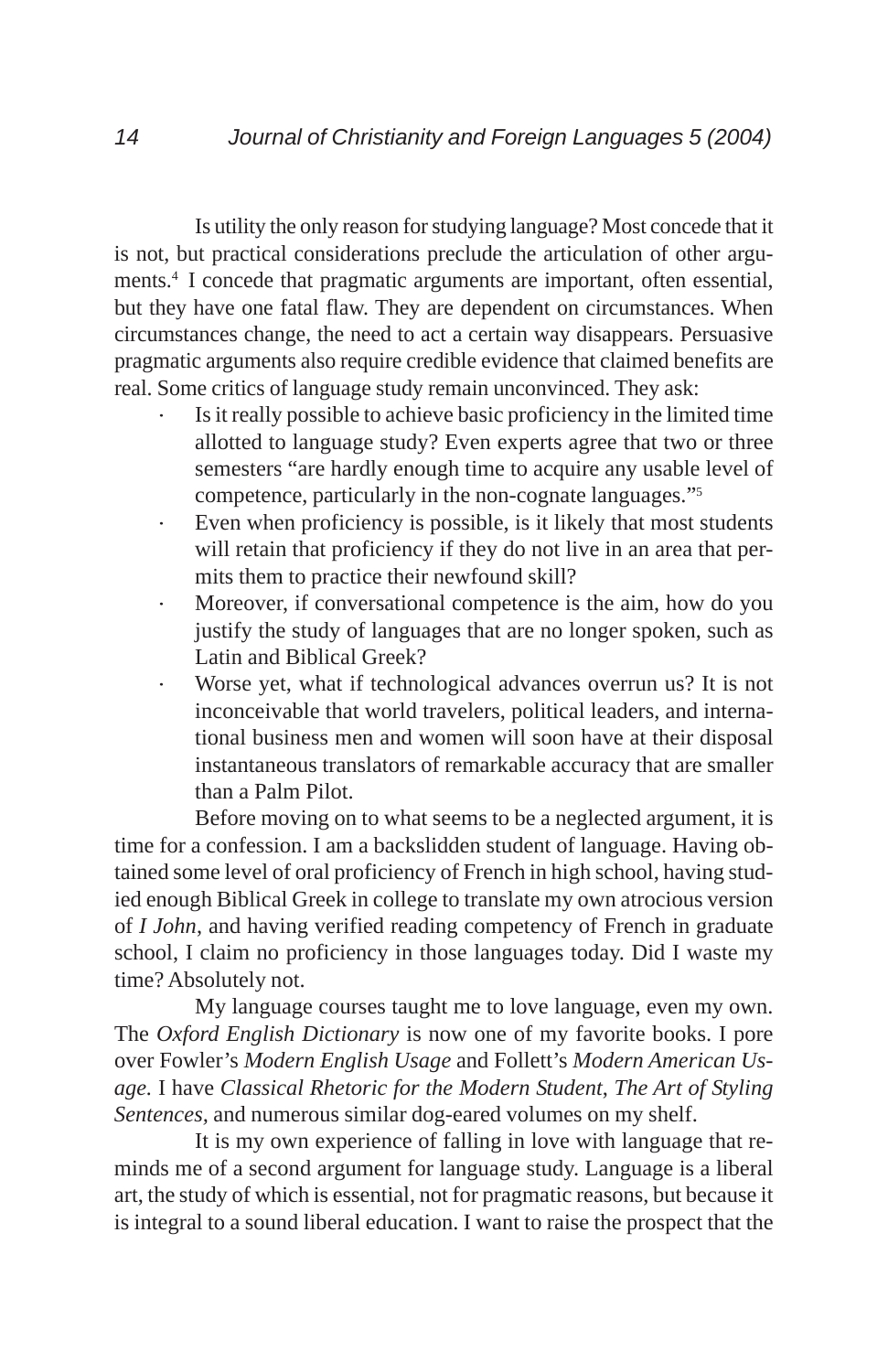best argument is not the pragmatic one that dominates our rhetoric, but a liberal one—an argument grounded in the liberal arts tradition.

Making that argument requires a digression to define liberal education before explaining how language study addresses it. It may seem odd that a definition is necessary given that liberal education has been the chief educational aim in the West since the time of Socrates. But decades of fuzzy thinking on the topic have led to utter confusion—the kind of confusion that results from competing paradigms, ambiguous language, and everyone's desire to co-opt the concept of liberal education in support of various educational visions.6

Unfortunately, the confusion over the meaning of liberal education fits well with the pragmatism that governs much of American intellectual life. Pragmatism "proposes there is no necessary, universal, or essential meaning of liberal education or liberal arts."7 The meaning is determined by how we use the term, and we are free to use it in whatever way we choose. Liberal education simply means whatever we want it to mean at the moment we utter the phrase or, worse yet, it means everything and nothing.

I understand liberal education to be an education grounded in the liberal arts that extends to an investigation into the central human questions: Who am I? Why am I here? What is my responsibility to God, to other individuals, to the community? What is true? What is good? What is beautiful? What is just?<sup>8</sup>

If a liberal education is grounded in the liberal arts, it is also necessary to define that prized concept. Bruce Kimball, who has written the best historical survey of the liberal arts, uses a powerful organizing notion. It all starts, he says, with a Greek word familiar to all believers, *logos*. *Logos* means both "word" and "reason"—speaking and thinking—thought and communication. Almost everyone agrees that the definition of the liberal arts is somehow tied to these two things, the two "defining characteristics of human nature."9

These two accurate translations of the same word have led to the widely used twofold division of the liberal arts. The first branch, called the *quadrivium*, is comprised of those disciplines known as the mathematical arts, the arts of wisdom and understanding—arithmetic, geometry, music, and astronomy.<sup>10</sup>

It is the second branch, the *trivium,* that commands our attention this morning. It is comprised of those disciplines known as the literary arts, the verbal arts, the humane letters, the arts of eloquence—grammar, logic, and rhetoric.<sup>11</sup> This branch prizes speech, talking, communication.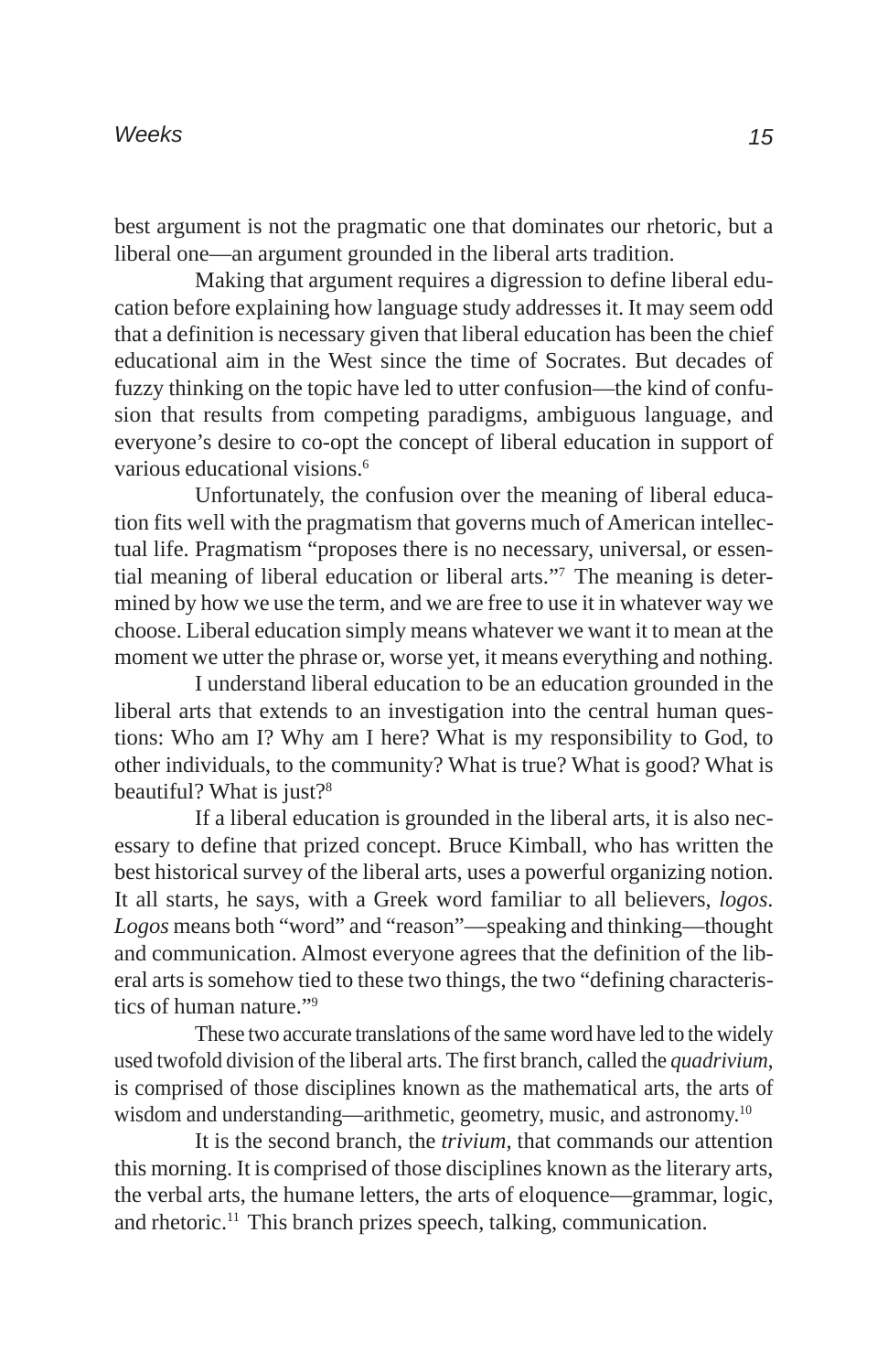All together, the liberal arts are the seven pillars of wisdom, preparing the learner for the study of theology and philosophy. After having mastered the arts of eloquence and wisdom, one is prepared for an investigation into the central human questions, the true aim of liberal education.

Foreign language instruction is deeply rooted in this traditional understanding of a liberal arts education. It is ingrained in at least four ways. First, in teaching *a* language, you teach *about* language. The *trivium*, the arts of eloquence, is all about language. It assumes that language is essential, for by it humans know all that they know. Language is a stepping-stone to being fully human, for we use it to know truth, teach values, enhance virtue, develop character, and mold good citizens.

Good language instruction incorporates all three of the arts of eloquence. To paraphrase Mortimer Adler, we might say, logic is the art of ordering thought, grammar is the art of ordering language to express those thoughts, and rhetoric is the art of ordering both language and thought to communicate effectively.12 As you know from your work as language instructors, "the three arts cannot be separated, . . . they are mutually supporting disciplines for the simple reason that language without thought is nonsense; thought without language is ineffable; and both without consideration of the human context in communication are lacking in direction."13

When you teach language, you start with the most fundamental building blocks of language, *words*, and you teach students how to combine those words to express feelings and ideas. Ultimately, you teach them "exact speaking and writing, persuasive expression, and clear thinking."14 In so doing, you teach them about language in the process of teaching a language.

Language instruction is ingrained in a liberal arts education in a second way. Language study sharpens one's sense of his or her own language. Johann Wolfgang von Goethe famously said, "He who knows no foreign language, knows nothing of his own."15 It has been argued that the "prime function" of teaching a foreign language at the elementary level "is not to give a practical command of the new language; on the contrary, it is to illuminate English in these two respects in which English supremely needs illumination, namely, syntax and vocabulary."16

When we learn a new language, we are compelled to "draw comparisons, note etymologies," and we enjoy anew the "experience in putting words together" to express thoughts. In so doing, as one author says, language study, like travel, "inevitably raises contrasts," namely contrasts with one's native tongue.17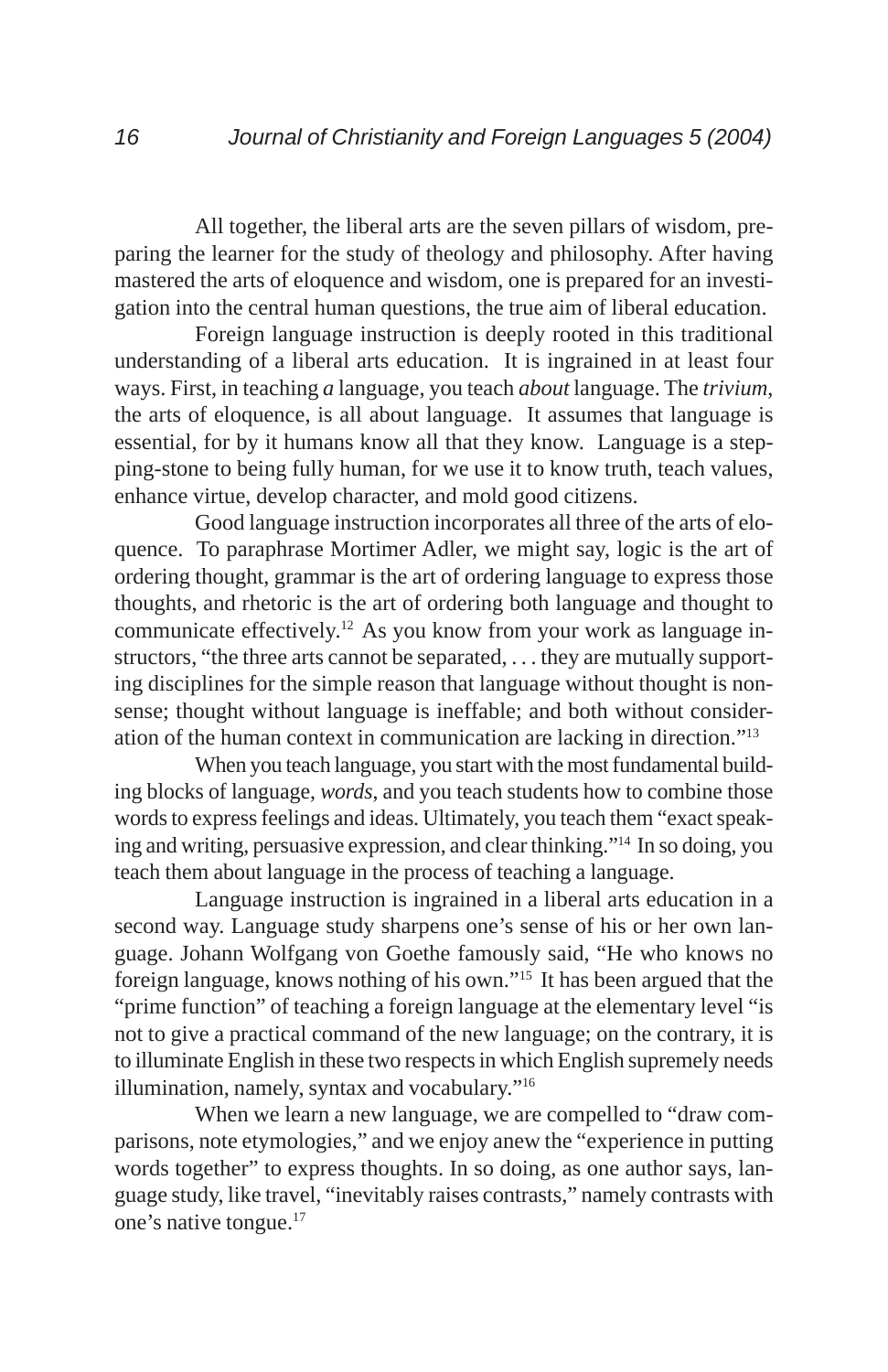Language study also reveals similarities. The best example of this is grammar. Teaching a foreign languages requires that one review basic grammatical principles. One teaches grammar by comparing and contrasting with English grammar. This is a valuable exercise. It is difficult to find much enthusiasm about the teaching of English grammar in primary, secondary, or postsecondary schools.18 English teachers often downplay grammar, emphasizing global concerns and the development of creative capacities. Even linguists have transformed their field of inquiry into more of a cognitive science. Language teachers are among the few who still find it necessary to teach grammar to one degree or another.<sup>19</sup> In a grammatically-challenged age, we need all remaining of bastions of grammar study to stand tall!

My third point about language as a liberal art is that the study of language expands the horizons of students. Again, I quote Wittgenstein who said, "The limits of my language mean the limits of my world."20 The first step of expanding the limits of your student's world is when you introduce words without English equivalents. The *Harvard Redbook* reminds us that "to learn that other languages have words with meanings which no English word carries, that they sort meanings in other ways and link them up in other patterns, can be a Copernican step, one of the most liberating, the most exciting, and the most sobering opportunities for reflection that the humanities can offer."21

Jacques Barzun has written, "The ultimate educational value of knowing a foreign language is that it lets you into the workings of other human minds, like *and* unlike your own. It takes you out of your narrow local self and points out ways of seeing and feeling that cannot be perceived apart from the alien words that record the perception."22 A full and rewarding study of answers to life's great questions requires that one explore other ways of understanding, ways that emerge from cultures different from one's own. In this way, according to Barzun, "the study of a language becomes the study of a people, and the notion of a language as a tool destroys itself: a tool is a dead unchanging thing; a language lives. A tool is for some ulterior purpose; a language exists as a world in itself. . . . In short, words are not clothing for an idea, they are its incarnation."23

This incarnational aspect of human language should rattle the cage of your students. At the end of day, learning a foreign language should entail learning another culture. *Nothing* more fully expresses the soul of a culture than its language. Learning how another culture records and accounts for the human condition is a broadening experience that one should never forget.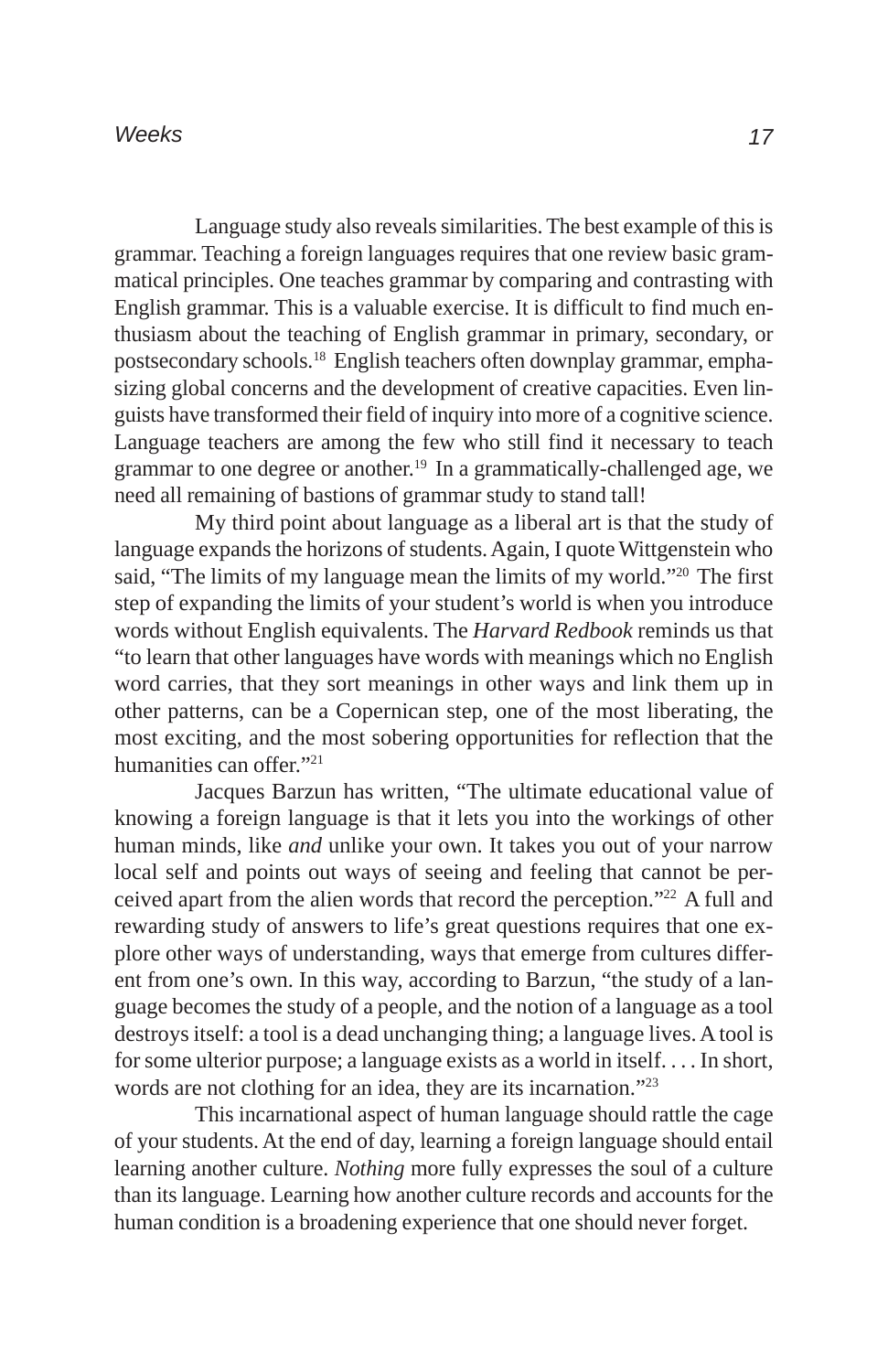My fourth point about language and a liberal arts education is that language instruction can be a vehicle for moral education.<sup>24</sup> It is commonplace to assert that education sharpens the critical intellect, but will it strengthen moral virtue? Should it "develop the reasoning faculties of our youth" as well as "instill in them the precepts of virtue and order?"25 Even a traditionalist such as Mortimer Adler distinguishes the mind from the will and asserts that sharpening the mind has little to do with making good moral choices.26 I agree, however, with those who argue that any "disjunction of moral education and intellectual education is perilous."27

Historically, Christians strove to foster both intellectual and moral virtue—intellectual virtue to understand God's truth; moral virtue to abide by God's will. This is not an easy task. We can teach about virtue by requiring that students know the definition of courage, humility, and charity, but instilling the habit of practicing moral virtue proves more difficult.

Does language study shape the moral character of students? It seems to me that it does, when properly understood and pursued. For example, I believe it lends itself to the inculcation of both humility and love.

Serious language study should instill a degree of humility, which, as Aquinas reminds us, is a "moderating and restraining moral virtue." 28 He defines the virtue of humility as "a moderation of spirit" that restrains the "impetuosity of the soul." It tempers a prideful tendency, making one ever mindful of one's own deficiencies, making certain "that we should not deem ourselves to be above what we are."29 It is humbling to be reminded that other people in other places have insightful, sometimes superior, ways of expressing the human experience.

Language instruction can also be a means of inculcating the moral virtue of love. David Smith and Barbara Carvill write, "Foreign language education . . . must be shaped by respect for the other as an image bearer of God; it must be eager to hear the other; and it must be driven by love for God and for one's neighbor." Moreover, it enables one "to be a blessing to strangers in a foreign land, and to be hospitable to strangers in their own homeland."30 Language instructors should help students get beyond the desire to learn for the sake of profit, pleasure, or power, urging them to seek "the more fundamental aim of cross-cultural communication, namely, to build hospitable and kind relationships and good human connections through which people enrich and bless each other, having the well-being and flourishing of each other at heart."31

In closing, I fear for the immediate future of liberal education.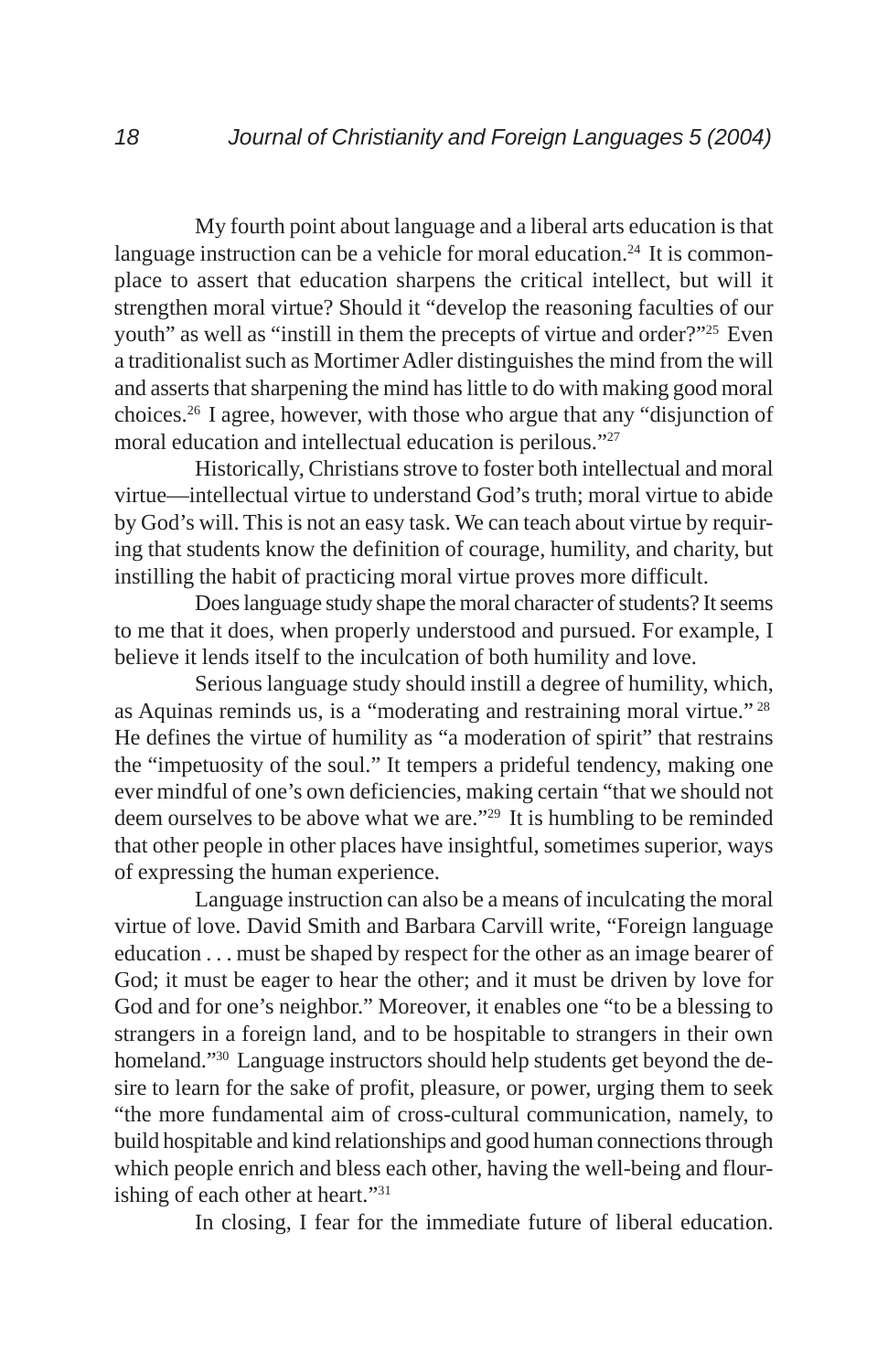#### *Weeks*

The postmodern pragmatism that pervades most universities has left it in shambles. Liberal education means little or nothing in the face of the rampant vocationalism that rules most campuses. Liberal education will survive, however, and its best chance to *thrive* is at Christian colleges. We have a meta-narrative that makes sense of life and encourages a search for truth. We share common ground that permits a common conversation. We hold out some hope of knowing truth and being able to express it, which raises the prospect of a wedding of wisdom and eloquence.

Every field of study grounded in the liberal arts should highlight that aspect of itself—it *is* its greatest virtue. We can teach language as a valuable tool, or we can teach it as a key component of a liberal arts education. You do the latter when you teach about language itself, when you teach students about their own language, when you show students how other cultures, using other languages, shed light on the human condition, and when you strive to inculcate moral virtue.

## **NOTES**

<sup>1</sup> *General Education in a Free Society: Report of the Harvard Committee*, with an introduction by James Bryant Conant (Cambridge, MA: Harvard University Press, 1945), 119-120.

<sup>2</sup> The following information is derived from Richard Brod and Elizabeth B. Welles, "Foreign Language Enrollments in United States Institutions of Higher Education, Fall 1998," *ADFL Bulletin* 31 (Winter 2000): 22-29.

<sup>3</sup> The exceptions are programs in German and Russian. See David Goldberg and Elizabeth B. Welles, "Successful College and University Foreign Language Programs, 1995-1999: Part 1," *Profession 2001*: 174.

4 For example, in an article that focuses almost exclusive on communicative competence, the authors concede, "We also do not believe that production of communicative competence is the sole—or always the most important—purpose of all university-level language study, only that is a vitally important goal that we are failing to meet on a national level." See David Maxwell and Nina Garrett, "Meeting National Needs: The Challenge to Language Learning in Higher Education," *Change* (May-June 2002): 24.

5 Ibid.

<sup>6</sup> My thinking on this topic was previously published in Diana Glyer and David Weeks, eds. *The Liberal Arts in Higher Education: Challenging Assumptions, Exploring Possibilities* (Lanham, MD: University Press of America, 1998). Some of this material is drawn directly from that book.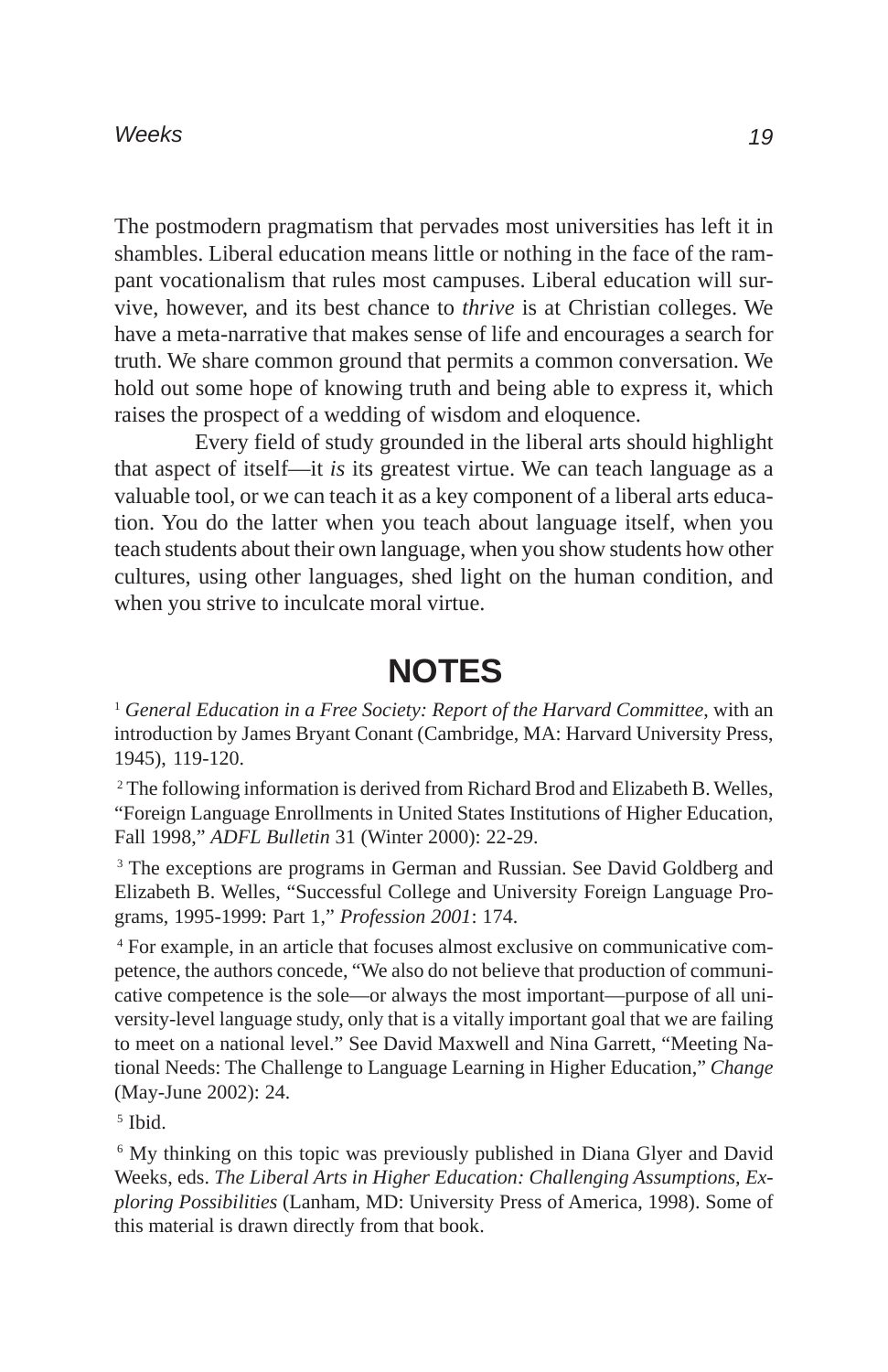7 Bruce A. Kimball, *Orators and Philosophers: A History of the Idea of Liberal Education,* expanded edition (New York, NY: College Entrance Examination Board, 1995), viii.

8 Liberal education is not primarily:

- a) the development of transferable intellectual capacities (critical thinking, higher-order reasoning, intellectual virtue) or the sharpening of basic skills (reading, writing, speaking, listening),
- b) a survey of the cultural heritage of Western civilization, or
- c) general education—an amorphous notion used to describe either (i) an educational experience that prepares all students for life in general, a common denominator approach, (ii) a basic level of study in most major fields of inquiry, that is to say, a required "taste" of many different fields, or (iii) a comprehensive term used to describe the combination of academic and co-curricular experiences that constitute a student's complete college experience.

See Glyer and Weeks in *The Liberal Arts in Higher Education: Challenging Assumptions, Exploring Possibilities*, xiii-xvi.

9 Kimball, *Orators and Philosophers*, 239.

10 Glyer and Weeks, *The Liberal Arts in Higher Education*, xv.

 $11$  Ibid., xiv.

12 Mortimer J. Adler, "What is Basic About English?" in *Reforming Education: The Opening of the American Mind* (New York, NY: Macmillan Publishing Co., 1990), 154-155.

 $13$  Ibid.

<sup>14</sup> Jeffrey F. Huntsman, "Grammar," in *The Seven Liberal Arts in the Middle Ages*, edited by David Wagner (Bloomington, IN: Indiana University Press, 1983), 58.

15 Johann Wolfgang von Goethe, in *On Art and Antiquity*, vol. 3, issue 1 (1821).

<sup>16</sup> *General Education in a Free Society: Report of the Harvard Committee*, 124. 17 Ibid., 122.

<sup>18</sup> "Faculty members commonly complain that today's high-school graduates are not acquainted with even the most basic concepts of grammar, such as tense, case, or even parts of speech." Rodney D. Huddleston and Geoffrey K. Pullum. "Of Grammatophobia," *The Chronicle of Higher Education* (January 3, 2003): B20. 19 Ibid.

20 Ludwig Wittgenstein, *Tractatus Logico-Philosophicus,* translated by D.F. Pears and B.F. McGuiness (London: Routledge and Kegan Paul, 1961): 5.6.

<sup>21</sup> *General Education in a Free Society: Report of the Harvard Committee*, 120.

22 Jacques Barzun, *Teacher in America* (Atlantic-Little, Brown and Company, 1945: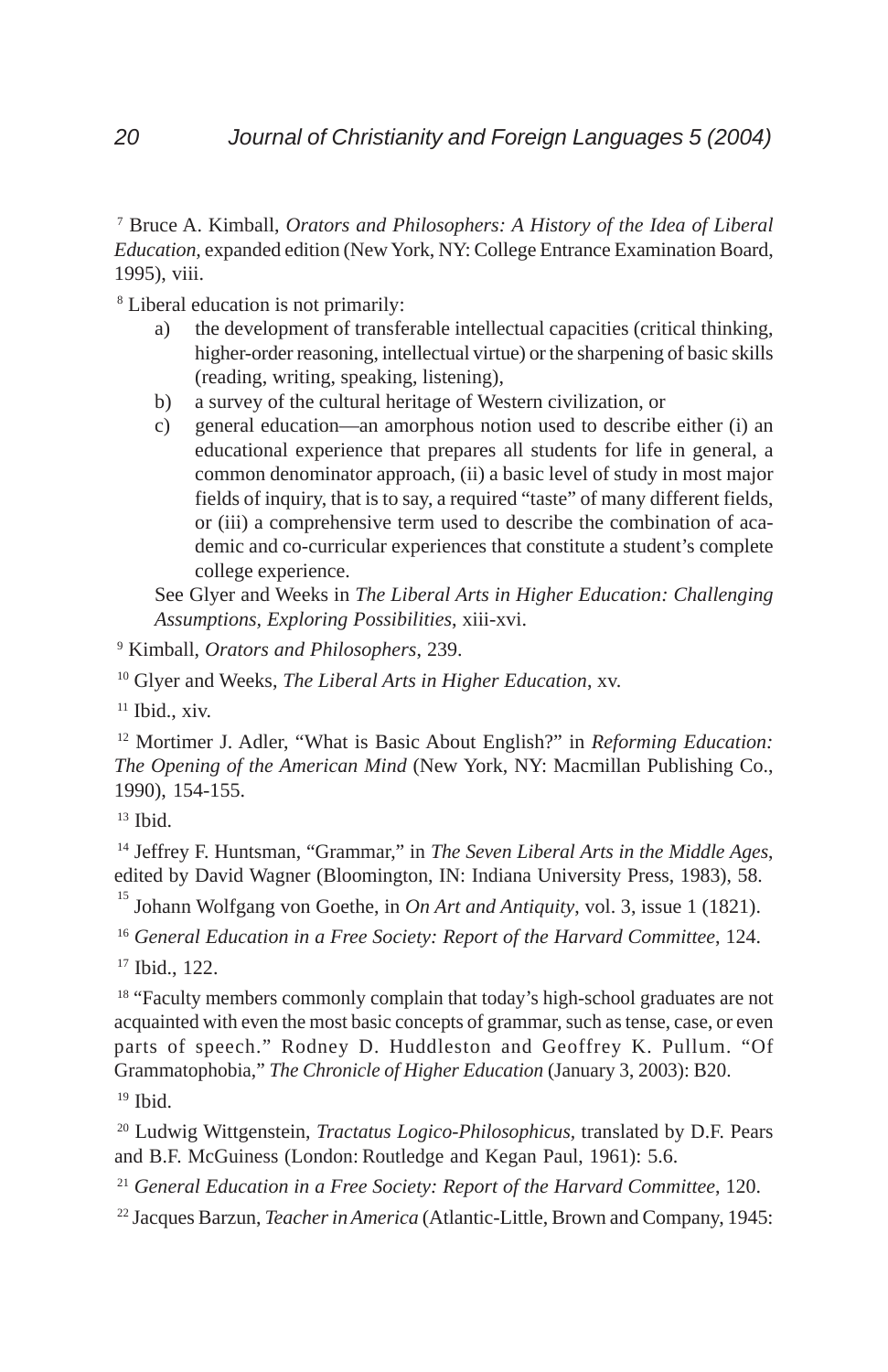### *Weeks*

Liberty Press, 1981), 190.

23 Ibid., 191.

<sup>24</sup> This section was not included in my oral remarks. Following my address, Jan Evans of Baylor University spoke eloquently about language study as a way of demonstrating love of others. Her remarks, a subsequent email exchange with David Smith, and my reading of Smith and Carvill's *The Gift of the Stranger* prompted this addition to my address.

<sup>25</sup> Thomas Jefferson, "Report of the Rockfish Gap Commission on the Proposed University of Virginia, 1818," in *American Higher Education: A Documentary History*, edited by Richard Hofstadter and Wilson Smith (Chicago, IL: The University of Chicago Press, 1961), 195.

<sup>26</sup> Adler claims, "The contribution that can be made by higher education is mainly limited to the sphere of the intellectual virtues." Mortimer Adler, "Education and the Pursuit of Happiness," in *Reforming Education: The Opening of the American Mind* (New York, NY: Collier Books, Macmillan, 1990), 87.

27 Mark Van Doren, *Liberal Education* (Henry Holt, 1943, reprinted in Boston, MA: Beacon Press, 1959), 63.

28 See the discussion of humility in volume four of St. Thomas Aquinas, *Summa Theologica*, Translated by the Fathers of the English Dominican Province (Allen, TX: Thomas More Publishing, 1948), 1841-1848.

<sup>29</sup> Ibid., pp. 1845, 1847.

30 David I. Smith and Barbara Carvill, *The Gift of the Stranger: Faith, Hospitality, and Foreign Language Learning* (Grand Rapids, MI: Eerdmans Publishing, 2000), 57-58.

31 Ibid., 99.

# **BIBLIOGRAPHY**

- Adler, Mortimer J. *Reforming Education: The Opening of the American Mind* (New York, NY: Macmillan Publishing Co., 1990).
- Aquinas, St. Thomas. *Summa Theologica*, Translated by the Fathers of the English Dominican Province (Allen, TX: Thomas More Publishing, 1948).
- Barzun, Jacques. *Teacher in America* (Atlantic-Little, Brown and Company, 1945: Liberty Press, 1981).
- Brod, Richard and Welles, Elizabeth B. "Foreign Language Enrollments in United States Institutions of Higher Education, Fall 1998," *ADFL Bulletin* 31 (Winter 2000): 22-29.